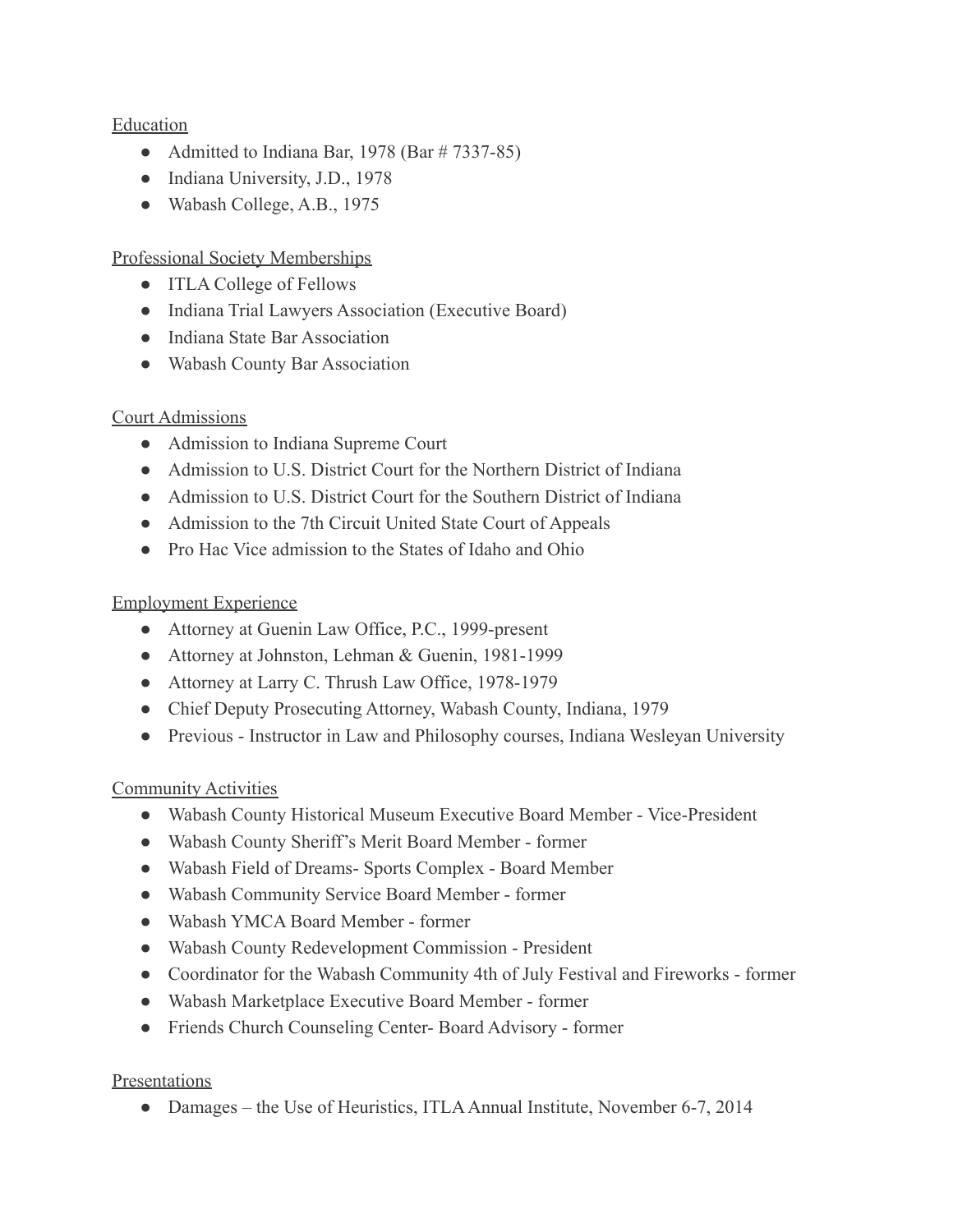- The Verdict Form, ITLA Lifetime Achievement Seminar, May 8, 2014
- "Sensing" Your Trial, Inn of Courts, Allen County, Indiana, November 13, 2012
- Discovery: Cradle to Grave- Life as an Open Book, National Webinar sponsored through ITLA, July 26, 2012
- Presenting a Fire Loss Case, in conjunction with oral arguments in the Indiana Court of Appeals- Appeals on Wheels. Wabash County Bar Association, April 29, 2011
- Representing a Spanish Only Speaking Client When You Don't Speak Spanish, ITLA Lifetime Achievement Seminar, April 2010
- Common Evidentiary Issues in a Civil Trial, Allen County Bench Bar Conference, panel discussion with Judge Daniel Heath and Milford M. Miller, April 24, 2009
- Mark Guenin has presented on multiple topics at seminars in Indianapolis at the ITLA Lifetime Achievement Seminar

# Amicus Curiae Briefs

- Asklar v. Gilb, 9 N.E.3d 165, 2014 Ind. LEXIS 445, 2014 WL 2366798 (Ind. 2014) Amicus Curiae on behalf of the Indiana Trial Lawyer's Association
- Pierson v. Serv. Am. Corp., 2014 Ind. LEXIS 735, 16 N.E.3d 980 (Ind. 2014) Amicus Curiae Brief on behalf of The National Center for the Victims of Crime

# Trials

- CV PI 0718437: Carrillo v. Boise Tire Company (personal injury and wrongful death) (Boise, ID)
- 85C01-0905-PL-276: Cavins v. Bernie Sports Bar, Inc. et al (wrongful death/ dram shop)
- 85D01-0807-PL-255: Flohr v. Nearhouse (personal injury)
- 09C01-0708-PL-00013: Miller v. Miller (personal injury)
- 85C01-0702-PL-114: Stefanatos v. Schenkel (personal injury)
- 85C01-0403-PL-123: Good v. Allied Property and Casualty Insurance Company (fire loss)
- 02C01-0901-PL-8: Hopkins v. Conner and Westfield Companies (personal injury)
- 85C01-1110-CC-829: Levi Strauss North America v. Spiece (business litigation)
- 85C01-1301-PL-31: Blocher v. Leach (personal injury)

### Appeals

- 02A03-1204-CT-00170: Asklar v. Gilb, et al (brief)
- 49A02-1307-CT-561: Pierson v. Service America Corporation, d/b/a Centerplate (brief)
- 85A02-1312-CC-01037: Levi Strauss North America v. Richard I. Spiece Sales Co. Ind. d/b/a Spiece Sales Co. Inc.